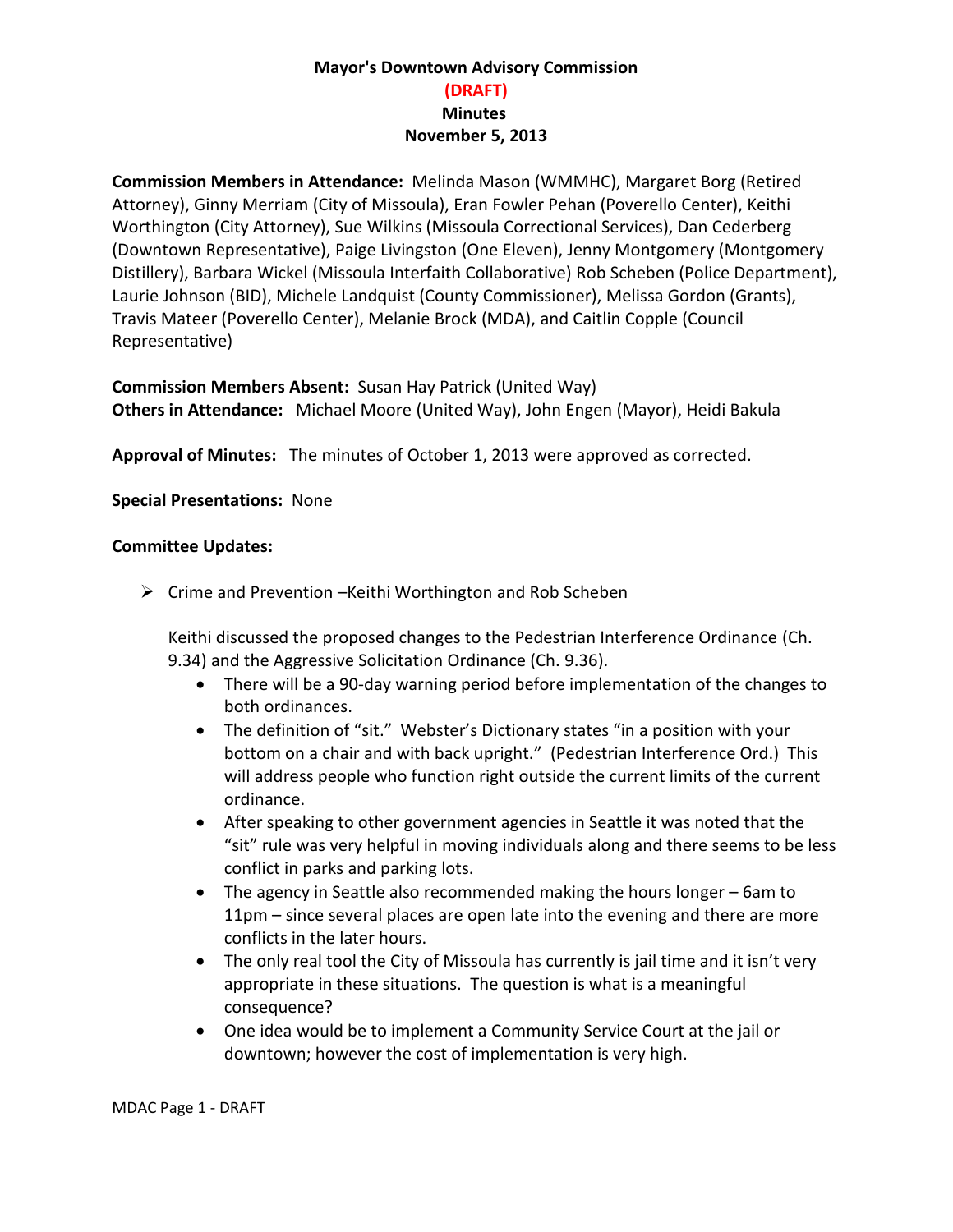Wet housing might be an option but no services are offered and location could be an issue.

Other comments from commission members:

- The new ordinance could increase traffic to the emergency room.
- Should look at a way to proceed without EMT's responding to an intoxicated person lying on the sidewalk.
- Need to think of some way to relocate folks passed out on the sidewalk.
- There should be uniformity in all services.
- There is support for the ordinance but it needs to be clarified for those on the sidewalk who work right outside the requirements.
- Will this ordinance push people to lie out in the street? That needs to be avoided.
- 90% of problems occur after the bars close.
- There was commission support to change the hours from 6am to 11pm.
- Ordinances need to be crafted to help those who want help and move along those who don't.
- One concern was where the people will go if they are no longer allowed on the sidewalk. Will the city have enough law enforcement to enforce the 6am to 11pm rule?
- There are two groups downtown that cause problems, alcoholics and the mostly transient population such as the Rainbow Gathering folks.
- Many folks have dogs which can cause a public safety hazard if they fight. The other issue with animals is that it's harder to house a person who has a pet.
- A year round downtown officer would really help especially to address open container issues.
- A referral will soon be sent to council to have it pass before the new council members are seated since there is currently support for the changes.
- Due to some issues downtown with women being harassed one member asked to include more information on the sexual harassment issue in the ordinance.
- A wet house/rooming house would be a good consideration since each person could have their own room but share communal space so they do not have too much to take care of.

Comments from the Mayor:

- The current ordinances do not have a great impact on the downtown and it was time to go to the next level with the new changes.
- The new ordinance may cause some unforeseen consequences and they may have to be changed or tweaked in the future.
- The main question to ask ourselves of the folk's downtown is "why are you laying on the sidewalk?" Need to look at the reasons and address them.
- Extending the hours is a good idea but staffing will need to be discussed.
- The community service component is still a good idea to discuss to get people plugged in to services.